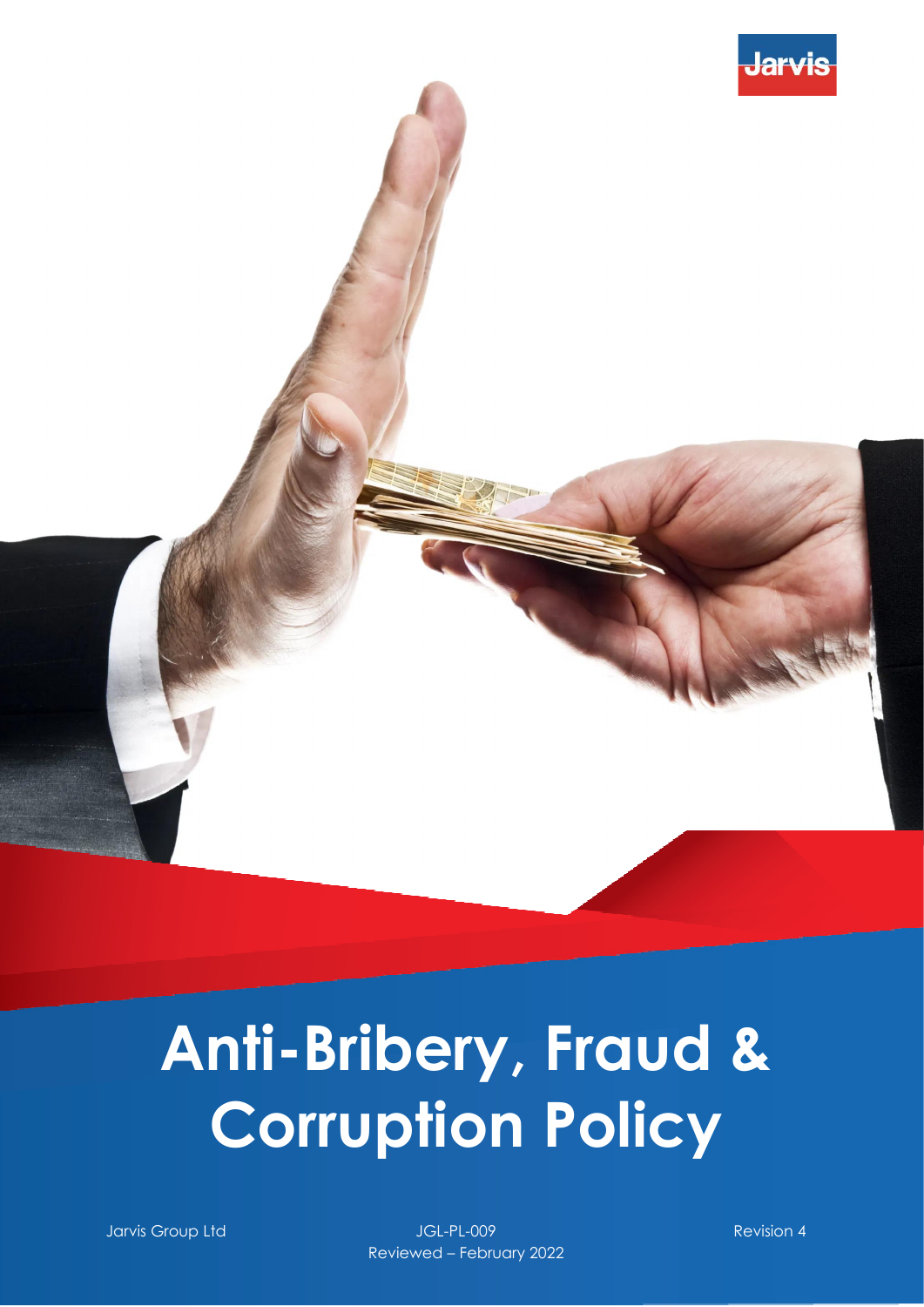# **Anti-Bribery, Fraud & Corruption Policy**



#### **Objective of this policy**

To enable Jarvis Group ('the company') to uphold all laws relevant to countering bribery and corruption and in particular to enable the company to meet its obligations in respect of the Bribery Act 2010.

# **Aim of this policy**

We are committed to conducting its business in accordance with the highest professional, ethical and business standards, without the use of corrupt practices or acts of bribery to obtain an unfair advantage.

The company has a zero-tolerance approach to bribery, fraud and corruption. Honesty, integrity and reliability are fundamental elements of the company's vision and values.

We expect all associated individuals to deliver services that meet the highest professional, ethical and business standards. The company builds long term relationships with its customers and business partners by acting honestly, fairly and transparently at all times.

However, these principles cannot address every possible scenario, and in the event of uncertainty, employees are encouraged to seek assistance from their line manager for further guidance on the correct course of action to take.

The company is committed to ensuring that all associated individuals act in accordance with our ethical values and the principles set out in this policy. Individuals associated with the company will include those working at all levels and grades including senior managers, directors, employees (whether permanent, fixed term or temporary), trainees, casual workers and agency staff and all business partners (including contractors, distributors, consultants and joint venture partners).

Any reference to third parties in this policy means any individual or organisation that employees and other workers come into contact with during the course of their work for the company and includes actual and potential clients, customers, suppliers, distributors, agents, advisors, government and public bodies, politicians and political parties.

Bribery and corruption are punishable for individuals by up to ten years in prison and if the company is found to have taken part in bribery or corruption, it could face an unlimited fine, be excluded from tendering for public contracts and face serious damage to its reputation. The company therefore takes its legal responsibilities very seriously. Any breach or failure to adhere to this policy will be regarded as a serious matter and will result in disciplinary action. Breach of this policy by an employee will constitute gross misconduct and may lead to dismissal. The company may terminate its relationship with any third parties or other individuals and organisations working on its behalf if they breach this policy.

## **You must ensure that you read, understand and comply with this policy.**

#### **Purpose of the Policy**

The purpose of this policy is to:

- a. Set out the company's responsibilities and of those working for the company in observing and upholding the company's position on bribery and corruption; and
- b. Provide information and guidance to those working for the company on how to recognise and deal with bribery and corruption issues.

We have identified that the following are particular areas of risk for the company's business:

- a. Directors and employees who exercise significant influence within the company by decision making;
- b. Directors and employees who are involved in any tendering processes on behalf of the company;
- c. Directors and employees who have regular dealings with clients, suppliers and business partners of the company; and
- d. Directors and employees who work in the area of financial control.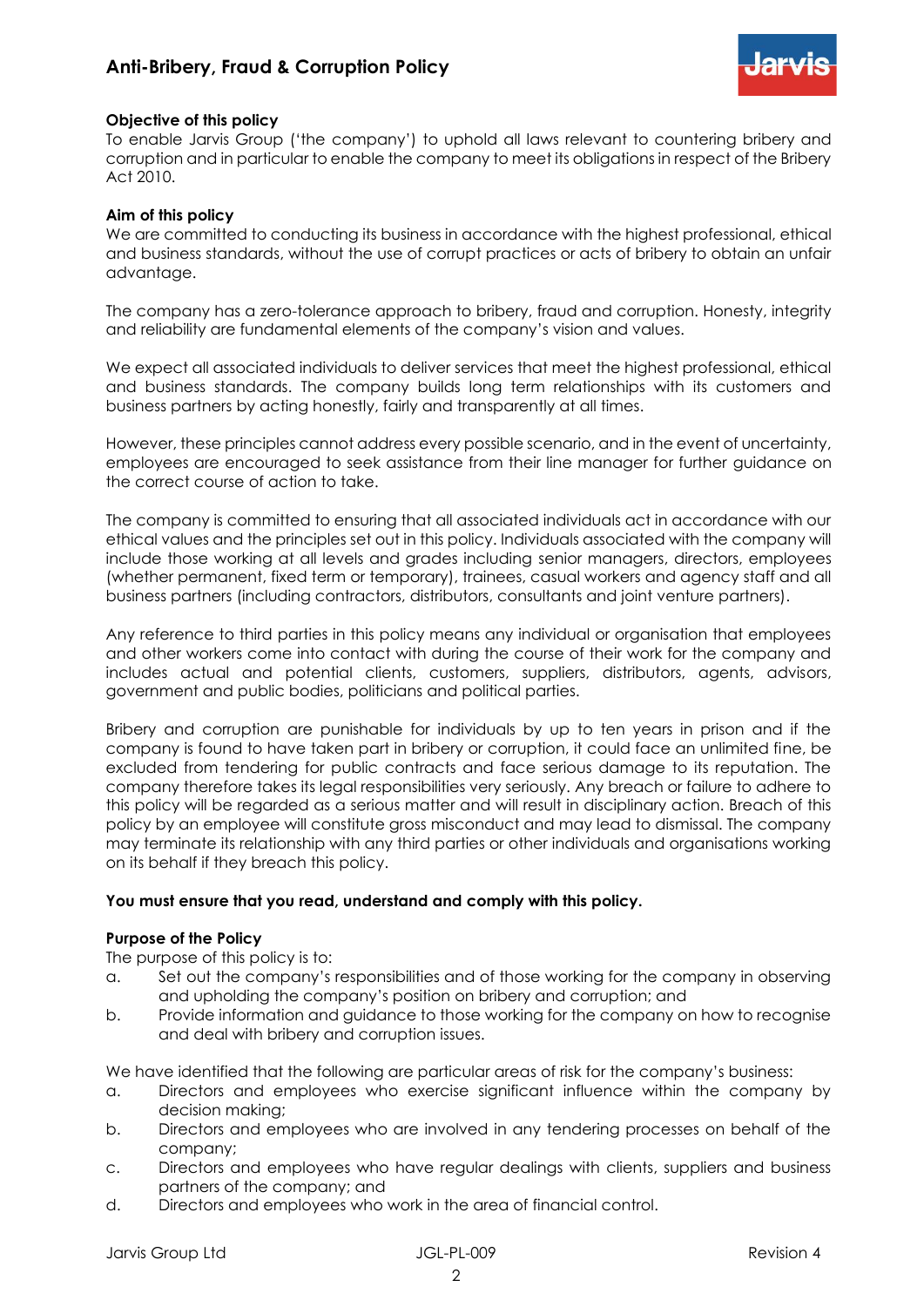

To address the risks identified, we will regularly review our internal controls with a view to countering bribery and corruption.

## **Key principles**

## **What is bribery?**

A bribe is an inducement or reward offered, promised or provided in order to gain any commercial, contractual, regulatory or personal advantage.

# **Examples of bribery include:**

- a. Offering a bribe you offer a potential client tickets to a major sporting event but only if they agree to do business with the company. This would be an offence as you are making the offer to gain a commercial and contractual advantage. The company may also be found to have committed an offence because the offer has been made to obtain business.
- b. Receiving a bribe a supplier gives your friend a job but makes it clear that in return they expect you to use your influence within the company to ensure that the company continues to do business with them. It would be an offence to accept the offer as you would be doing so to gain a personal advantage.

# **What is not acceptable**

Any person involved in Jarvis Group business must not, directly or indirectly, authorise, offer, promise, pay, give or receive (i) a bribe; (ii) a kickback; (iii) a facilitation payment. In particular, the following actions are prohibited:

- a. Give, promise to give or offer a payment, gift or hospitality with the expectation or hope that a business advantage will be received, or to reward a business advantage already given;
- b. Give, promise to give or offer a payment, gift or hospitality to a government official, agent or representative to facilitate or expedite a procedure;
- c. Accept payment from a third party that you know or suspect is offered with the expectation that it will obtain a business advantage for them;
- d. Accept a gift or hospitality from a third party if you know or suspect that it is offered or provided with an expectation that a business advantage will be provided by the company in return;
- e. Threaten or retaliate against another individual who is associated with the Jarvis Group who has refused to commit a bribery offence or who has raised concerns under this policy; and
- f. Engage in any activity that might lead to a breach of this policy.

The amount of the bribe offered or paid is irrelevant. Also, the mere offer of a bribe is sufficient for an offence to be committed.

## **Fraud – zero tolerance**

We are committed to the prevention, detection and proper investigation of all fraud and seeks a mutual commitment from its business partners in this respect.

Fraudulent conduct involves deception and dishonesty and includes (i) fraudulent financial reporting; (ii) misappropriation of assets; (iii) theft; (iv) bribery or corruption and (v) concealing a conflict of interest.

## **Books and records**

The company will keep financial records and have appropriate internal controls in place that will evidence the reason for making payments to third parties.

You must ensure that all expense claims relating to hospitality, gifts or expenses incurred to third parties are submitted in accordance with the relevant expenses policy, and specifically record the reason for the expenditure.

Employees or others to whom this policy applies must not create "off book" or secret accounts or documents that do not accurately reflect the transactions to which they relate. All accounts, invoices, memoranda and other documents and records relating to dealings with third parties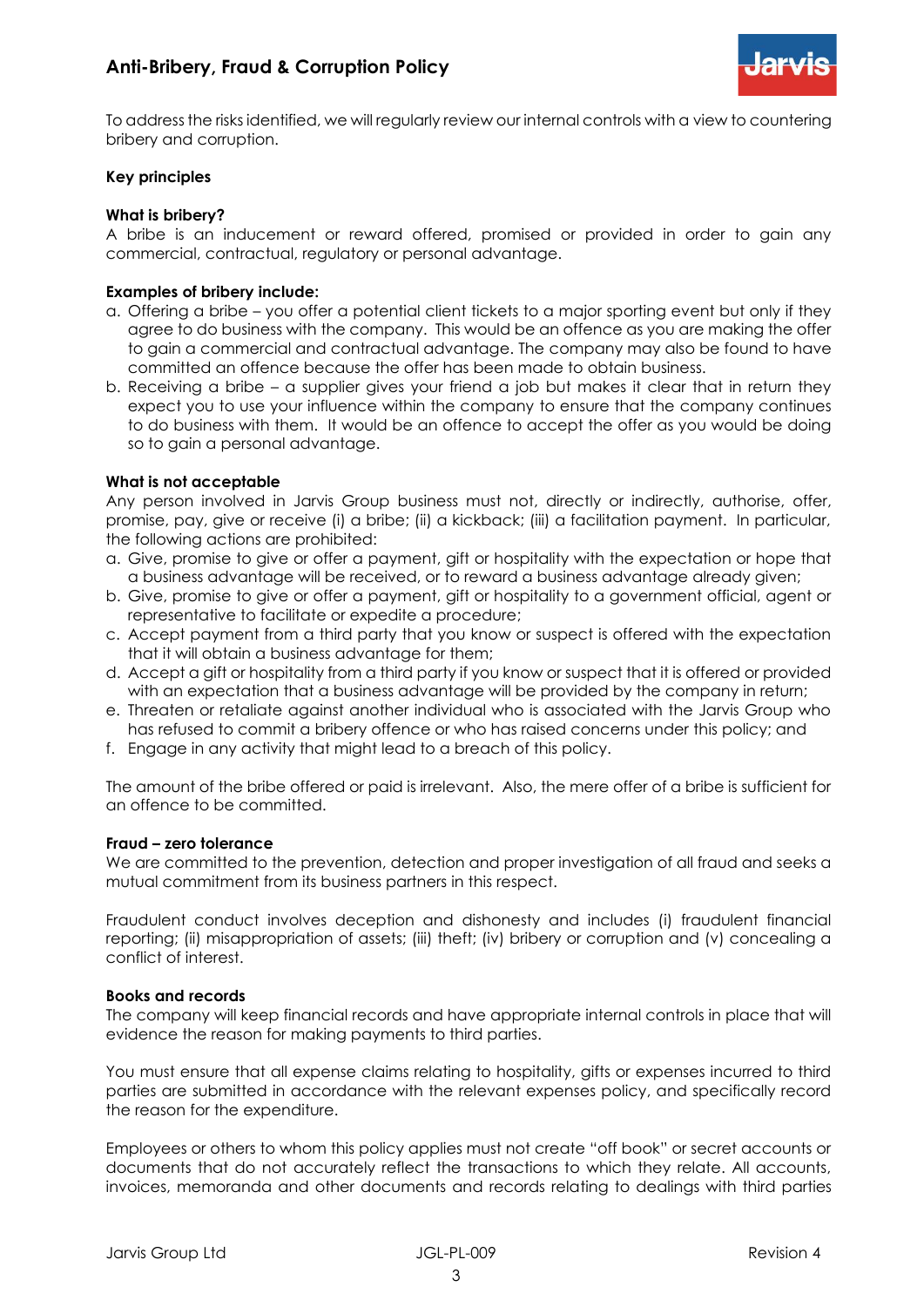

such as clients, suppliers and business contacts should be maintained with strict accuracy and completeness.

## **Gifts and hospitality**

You must declare to your line manager, who will forward it to the Group Finance Director, and keep an accurate written record of all hospitality exceeding an estimated £100 per head and gifts accepted, or offered, with a value in excess of £50, which will be subject to managerial review.

Employees or others to whom this policy applies must not accept or offer gifts, meals, entertainment or other benefits or hospitality that go beyond normal business courtesies. If in doubt as to what may amount to a normal business courtesy, please speak to the Divisional Managing Director.

The giving and receiving of gifts is not prohibited if the following requirements are met:

- a. It is not made or received with the intention of influencing any third party to obtain or retain business or business advantage, or to reward the provision or retention of business or a business advantage, or in explicit or implicit exchange for favours or benefits;
- b. It complies with local law;
- c. It is given in the Jarvis CEO or Divisional Director's company name and not in any individual's name;
- d. It does not include cash or a cash equivalent such as vouchers;
- e. It is appropriate and reasonable in the circumstances. For example, it is customary in the UK to give small gifts at Christmas time;
- f. Taking into account the reason for the gift, it is of an appropriate type and value and given at an appropriate time; and
- g. It is given openly, not secretly.

#### **Facilitation payments and kickbacks**

The Jarvis Group does not make and will not accept facilitation payments or kickbacks of any kind. Facilitation payments are typically small, unofficial payments made to secure or expedite a routine procedure or action. Kickbacks are typically payments made in return for a business favour or advantage.

You must avoid any activity that might lead to a facilitation payment or kickback being made or accepted by Jarvis or on behalf of Jarvis, or that might suggest that such a payment will be made or accepted. If you are asked to make a payment on our behalf, you should always be mindful of what the payment is for and whether the amount requested is proportionate to the goods or services provided. You should always ask for a receipt which details the reason for the payment. If you have any suspicion, concerns or queries regarding a payment, you should raise these with your line manager.

#### **Political and charitable donations**

Employees or others to whom this policy applies must not make donations to a political party on behalf of Jarvis Group Limited. Charitable donations may not be made without approval by the relevant Divisional Director or Chairman/CEO. As a general rule, all requests for charitable donations to registered charities should be channelled through the Jarvis (Harpenden) Charitable Trust via the PA to the Chairman.

#### **Business partners**

There should be a solid and documented basis for trusting and appointing a business partner. Sufficient background checks should be carried out. Business partners will be paid in accordance with agreed terms. The company expects all business partners to adhere to or adopt equally stringent ethical standards as set out in this policy.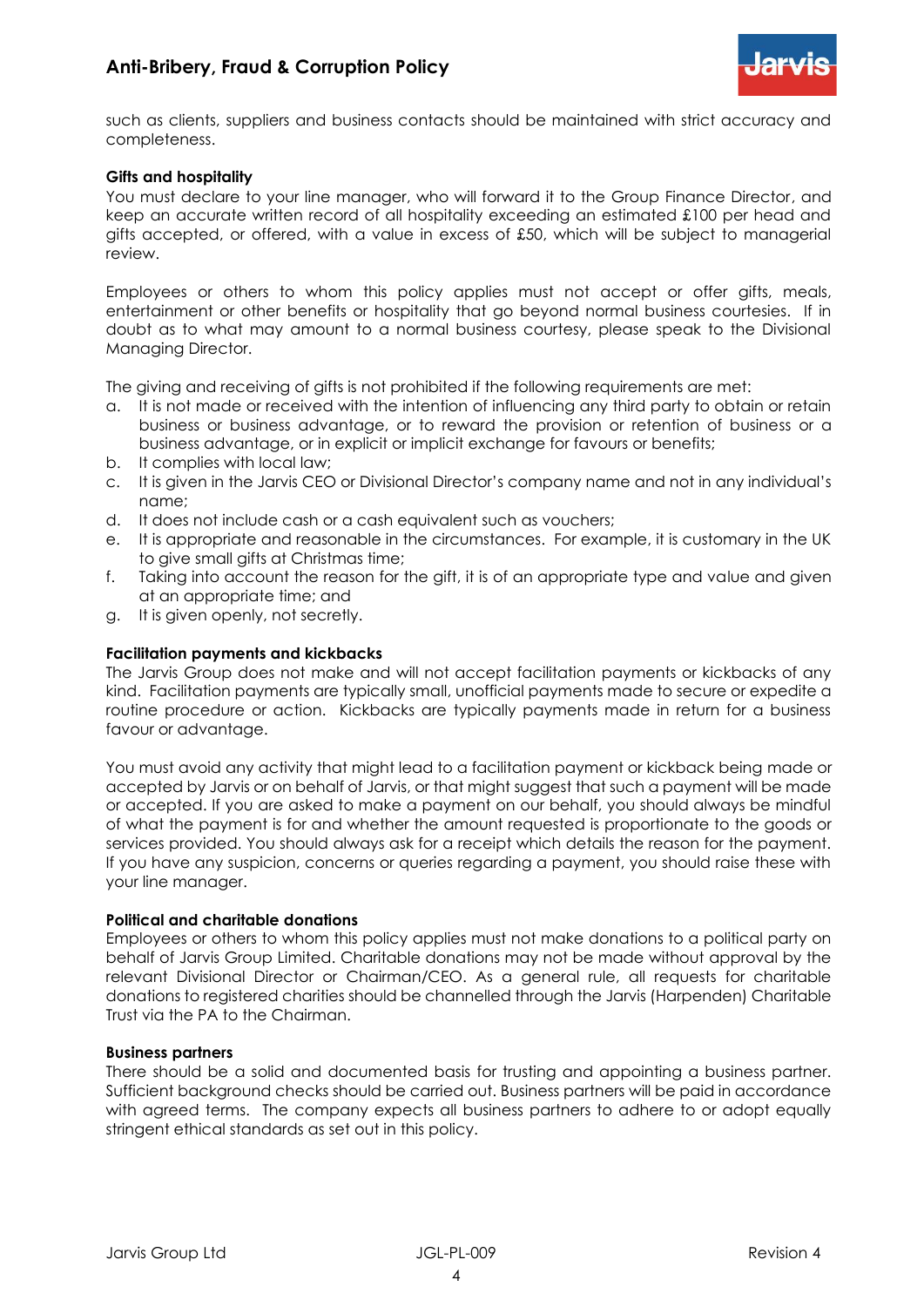# **Anti-Bribery, Fraud & Corruption Policy**



## **Your responsibilities**

It is not enough simply to follow this policy. The prevention, detection and reporting of bribery and other forms of corruption are the responsibility of all those working under the control of the company. All individuals associated with the company must avoid any activity that might lead to or suggest a breach of this policy. Further, if any individual associated with the company suspects or witnesses any breach of the provisions of this policy, it must be reported as set out below. "Red Flags" that may indicate bribery or corruption are set out in the Schedule.

If in doubt about whether a particular act constitutes bribery or corruption, inform your CEO, Group Finance Director, or Divisional Director. You are encouraged to raise concerns at the earliest possible stage - being open about your activities in any contentious area is the first line of defence.

If you are offered a bribe or are asked to make one, or if you believe or suspect that any bribery, corruption or other breach of this policy has occurred or may occur, you must raise your concern as soon as possible by following the company's **Whistle Blowing Policy,** which can be obtained from HR.

The Jarvis Group is committed to ensuring that no one suffers any detriment as a result of refusing to take part in bribery, or because of reporting, in good faith, their suspicion that an actual or potential bribery offence has taken place or may take place in the future. If you believe that you have suffered any such treatment then you should raise this with your line manager. If the treatment is not remedied, then you should raise the matter formally in accordance with the Group grievance procedure.

#### **Training**

Training on this policy forms part of the induction process for all new workers. Existing individuals associated with the Group will receive regular training on how to implement and adhere to this policy.

Our zero-tolerance approach to bribery and corruption must be communicated to all suppliers, contractors and business partners at the outset of our business relationship with them and as appropriate thereafter.

#### **Who is responsible for the policy?**

It is all employees' responsibility to correctly observe this policy. If there is any doubt as to whether a gift or hospitality to be given or received is appropriate, guidance should be sought from the Group Finance Director.

The Board of Directors has overall responsibility for ensuring this policy complies with the Group's legal and ethical obligations, and that all those under its control comply with it.

The CEO's Divisional Directors have primary and day-to-day responsibility for implementing this policy, monitoring its use and effectiveness, and dealing with any queries on its interpretation. Management at all levels are responsible for ensuring those reporting to them are made aware of, and understand, this policy and are given adequate and regular training on it.

#### **Monitoring and review**

The CEOs will monitor the effectiveness of this policy and will review its implementation, regularly considering its suitability, adequacy and effectiveness. Any improvements identified will be made as soon as possible. Internal control systems and procedures will be subject to regular audits to provide assurance that they are effective in countering bribery and corruption.

All individuals associated with the Group are responsible for the success of this policy and should ensure they use it to disclose any suspected danger or wrongdoing.

All individuals associated with the Group are invited to comment on this policy and suggest ways in which it might be improved. Comments, suggestions and queries should be addressed to HR.